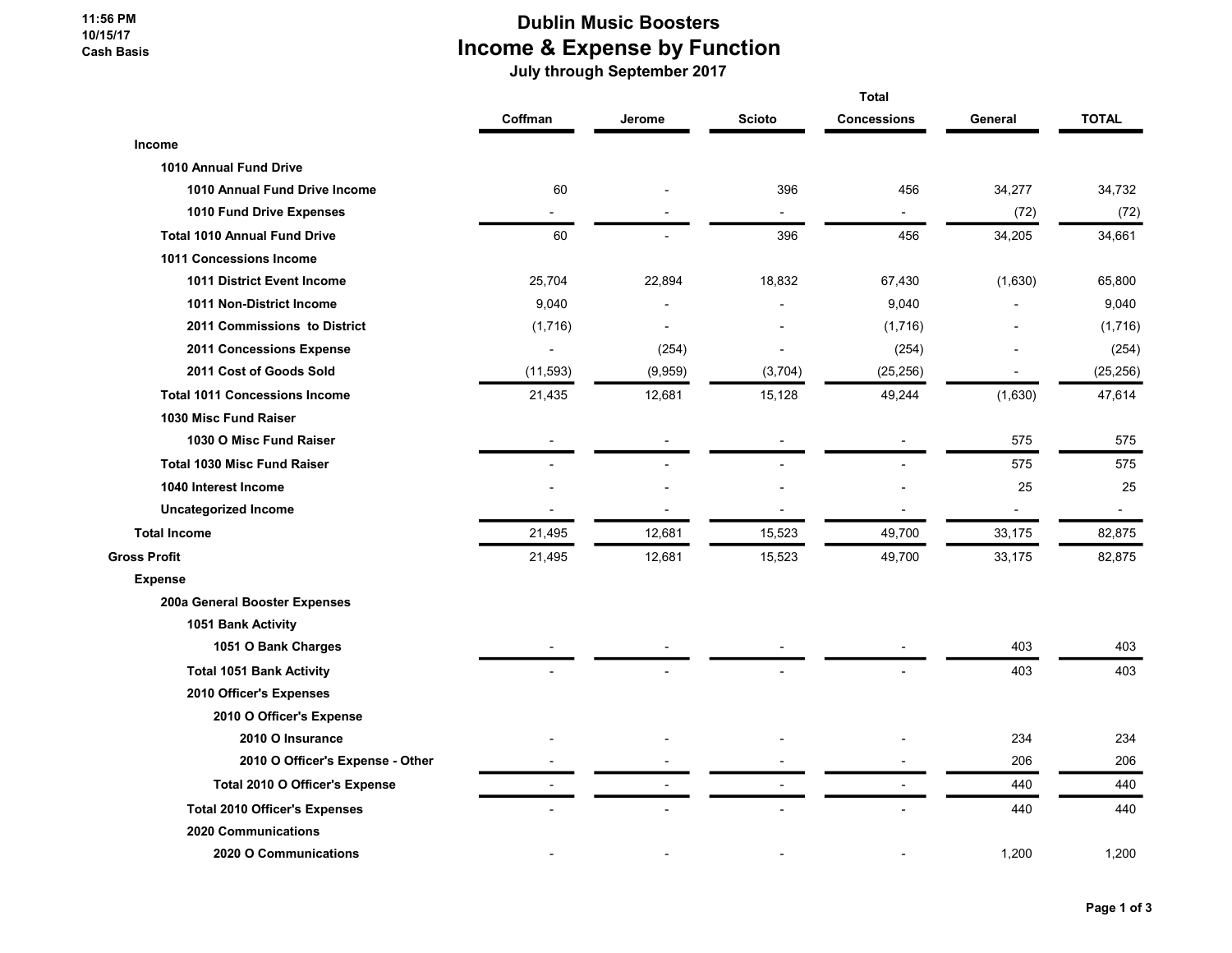### 11:56 PM 10/15/17 Cash Basis

# Dublin Music Boosters Income & Expense by Function

July through September 2017

|                                              | <b>Total</b> |        |               |                    |         |              |  |
|----------------------------------------------|--------------|--------|---------------|--------------------|---------|--------------|--|
|                                              | Coffman      | Jerome | <b>Scioto</b> | <b>Concessions</b> | General | <b>TOTAL</b> |  |
| <b>Total 2020 Communications</b>             |              |        |               |                    | 1,200   | 1,200        |  |
| <b>Total 200a General Booster Expenses</b>   |              |        |               |                    | 2,043   | 2,043        |  |
| 200b Choir, Orchestra & MS                   |              |        |               |                    |         |              |  |
| 2070 Middle School Music                     |              |        |               |                    | 80      | 80           |  |
| Total 200b Choir, Orchestra & MS             |              |        |               |                    | 80      | 80           |  |
| 200c HS Band Fixed Exp                       |              |        |               |                    |         |              |  |
| 2031 Field Cmder Scholarships                |              |        |               |                    |         |              |  |
| 2031 C Scholarships                          |              |        |               |                    | 620     | 620          |  |
| <b>Total 2031 Field Cmder Scholarships</b>   |              |        |               |                    | 620     | 620          |  |
| 2110 Transportation Maintenance              |              |        |               |                    |         |              |  |
| 2110 C Transportation Maint                  |              |        |               |                    | 151     | 151          |  |
| 2110 J Transportation Maint                  |              |        |               |                    | 550     | 550          |  |
| <b>Total 2110 Transportation Maintenance</b> |              |        |               |                    | 701     | 701          |  |
| 2120 MarchingBand Show Design                |              |        |               |                    |         |              |  |
| 2120 C Marching BandShow Design              |              |        |               |                    | 7,020   | 7,020        |  |
| 2120 J Marching BandShow Design              |              |        |               |                    | 9,796   | 9,796        |  |
| 2120 S Marching BandShow Design              |              |        |               |                    | 3,900   | 3,900        |  |
| <b>Total 2120 MarchingBand Show Design</b>   |              |        |               |                    | 20,716  | 20,716       |  |
| <b>Total 200c HS Band Fixed Exp</b>          |              |        |               |                    | 22,037  | 22,037       |  |
| 200d Band Variable Expenses                  |              |        |               |                    |         |              |  |
| 2080 Repair / Replacement                    |              |        |               |                    |         |              |  |
| 2080 C Repair/Replacement                    |              |        |               |                    | 2,891   | 2,891        |  |
| 2080 J Repair/Replacement                    |              |        |               |                    | 241     | 241          |  |
| Total 2080 Repair / Replacement              |              |        |               |                    | 3,131   | 3,131        |  |
| 2081 Percussion                              |              |        |               |                    |         |              |  |
| 2081 J Percussion                            |              |        |               |                    | 1,967   | 1,967        |  |
| 2081 S Percussion                            |              |        |               |                    | 1,041   | 1,041        |  |
| <b>Total 2081 Percussion</b>                 |              |        |               |                    | 3,008   | 3,008        |  |
| 2091 Clinics Marching Band                   |              |        |               |                    |         |              |  |
| 2091 S Clinics Marching Band                 |              |        |               |                    | 565     | 565          |  |
| <b>Total 2091 Clinics Marching Band</b>      |              |        |               |                    | 565     | 565          |  |
| 2092 Clinics Flag Corps                      |              |        |               |                    |         |              |  |